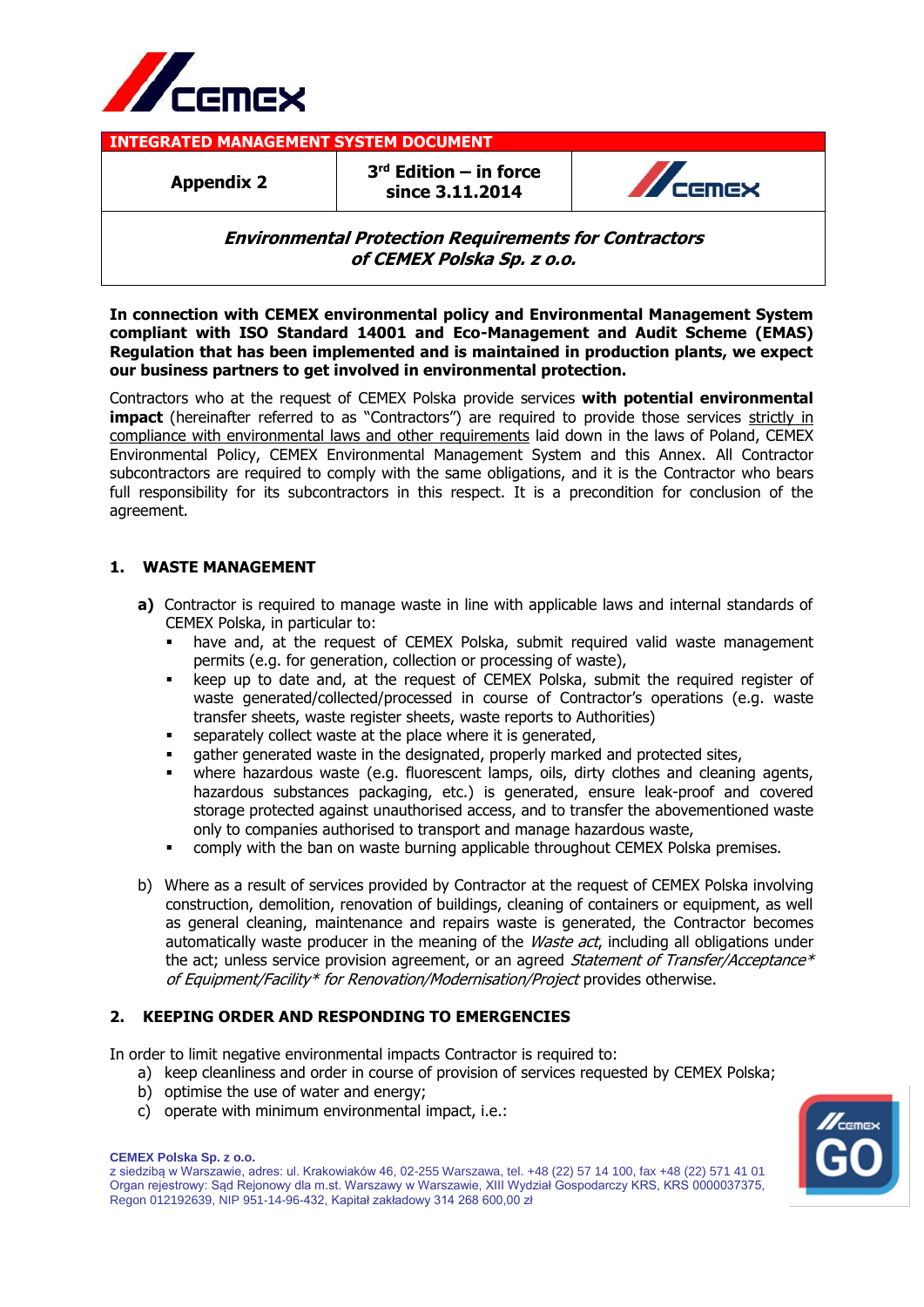

implement measures to prevent generation and emissions of waste to all natural environment components (air, soil and water),

- use the water and waste water network on CEMEX Polska premises without causing environmental hazards,
- develop emergency instructions and provide training (e.g. for oil leaks);
- d) in areas where services are provided at the request of CEMEX Polska and the surroundings thereof, protect against pollution with hazardous substances, inter alia, by:
	- conducting repair, refuelling and washing operations of vehicles and other equipment at appropriately adapted and designated sites,
	- using equipment and vehicles in good working order (e.g. without leaks of oil and other substances), compliant with occupational health and safety, Technical Supervision Authority, railway law and road rules requirements,
	- protecting transhipment of fuel and other hazardous substances against possible leaks,
	- using trays/tubs/palettes or other leak-preventing solutions under barrels and other tanks containing oil or other hazardous liquids;
- e) immediately inform CEMEX representative about occurring emergencies and observed irregularities with environmental impacts (e.g. oil spills, illegally stored or removed waste, excessive dust generation);
- f) in case of uncontrolled leakage of oil or other chemical substance, immediately remove it using an appropriate sorbent (using sand is allowed), collect polluted material, store it and transfer for disposal in accordance with applicable laws,
- g) implement corrective measures to remove observed failures and irregularities that have negative environmental impacts.

## **3. ENVIRONMENTAL PROTECTION AWARENESS**

- a) In order to ensure appropriate environmental awareness Contractor will familiarise all its employees providing services on CEMEX Polska premises with environmental protection requirements set out in this document.
- b) Supervising officers employed by Contractors running business on CEMEX Polska premises on permanent or regular basis are required to participate in environmental protection requirements training courses organised by CEMEX Polska Environmental Protection Team.
- c) Contractor employees providing services on CEMEX Polska premises are required to complete introductory environmental protection requirements training (e.g. provided as an e-training provided by CEMEX Polska).

### **4. SPECIAL REQUIREMENTS FOR TRANSPORT SERVICES CONTRACTORS**

Moreover, Contractor's drivers are required to comply with the following obligations:

- a) on establishment premises travel in a way that minimises environmental impact, in particular follow establishment speed limits;
- b) switch off the engine when parked;
- c) load and unload loose materials in compliance with CEMEX requirements in a way that prevents dust emissions, i.e.:
	- do not exceed the permitted material feed-in pressure defined for the container,
	- make sure the unloading hosepipe or sleeve is appropriately connected without leaks,
	- use unloading equipment in good working order only,
	- do not blow tankers on CEMEX Polska premises,
	- continuously monitor unloading/loading processes,
	- close tanker hatch immediately upon completion of loading;
- d) keep cleanliness and order on premises and along access roads;
- e) during unloading, avoid slamming trailer side panels to prevent excessive noise emissions;
- **CEMEX Polska Sp. z o.o.** f) follow the prohibition to wash vehicles on CEMEX premises outside of designated sites;

z siedzibą w Warszawie, adres: ul. Krakowiaków 46, 02-255 Warszawa, tel. +48 (22) 57 14 100, fax +48 (22) 571 41 01 Organ rejestrowy: Sąd Rejonowy dla m.st. Warszawy w Warszawie, XIII Wydział Gospodarczy KRS, KRS 0000037375, Regon 012192639, NIP 951-14-96-432, Kapitał zakładowy 314 268 600,00 zł